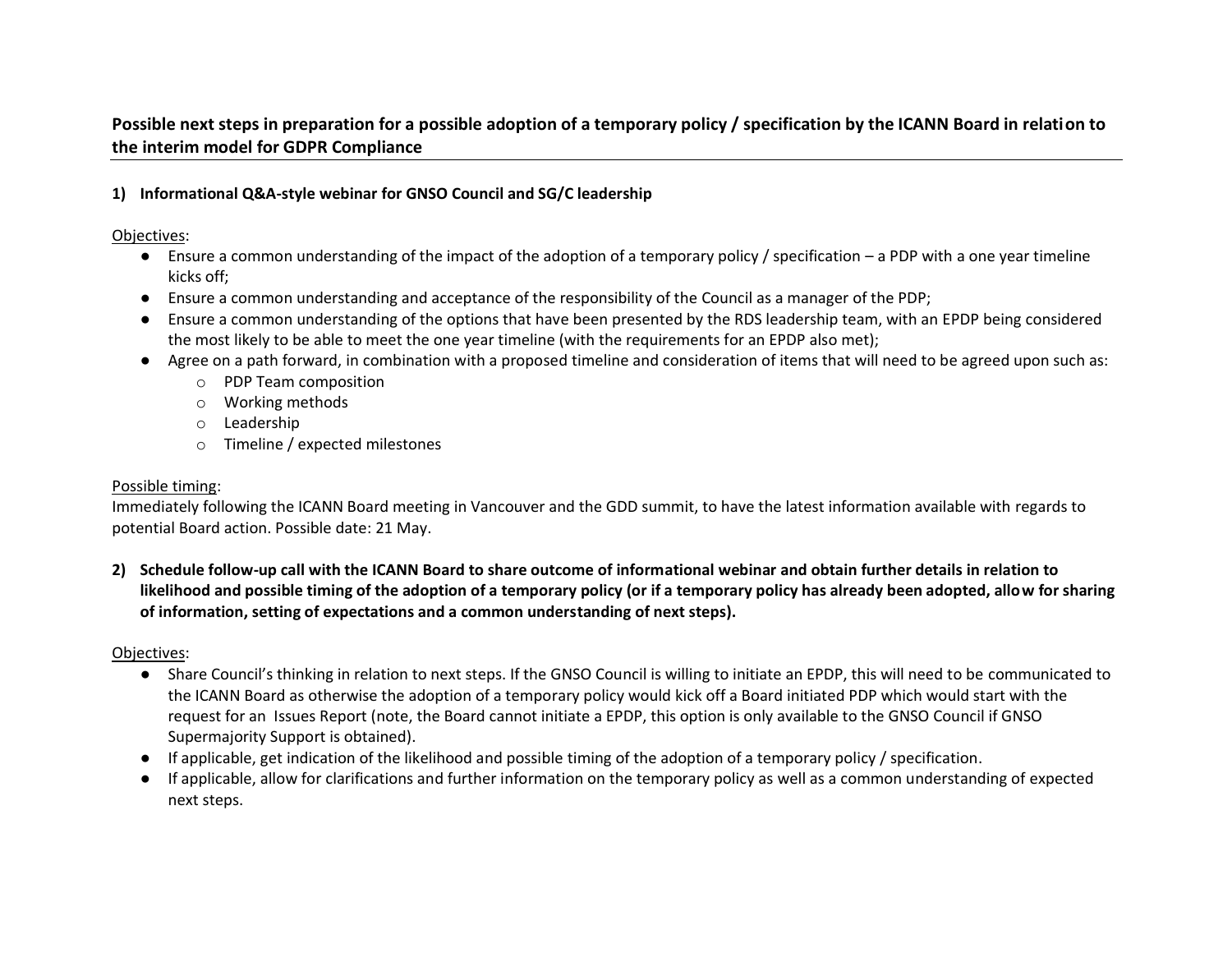### Possible timing:

Week of 21 May

**3) Drafting team (Council leadership + Council volunteers) to develop proposed EPDP Initiation Request (assuming for now support for an EPDP)**

# Objectives:

● Start work on the EPDP Initiation Request so that as much information as possible can be filled out / agreed upon such as team composition, timeline, working methods and considered by the GNSO Council prior to a formal decision.

# Possible timing:

● Now?

# **4) Schedule a special GNSO Council meeting to initiate an EPDP (14 days notice needs to be provided)**

Objectives:

- Allow for the ability for the Council to act as soon as possible after the Board takes action (if this would happen at the ICANN Board meeting in Vancouver)
- Allow for action and/or discussion on the EPDP Initiation Request prior to ICANN62 if possible (should the relevant documentation / proposals not be ready in time, this meeting would be cancelled.

## Possible timing:

14 June – 14 days notice needs to be provided per the GNSO Council Operating Procedures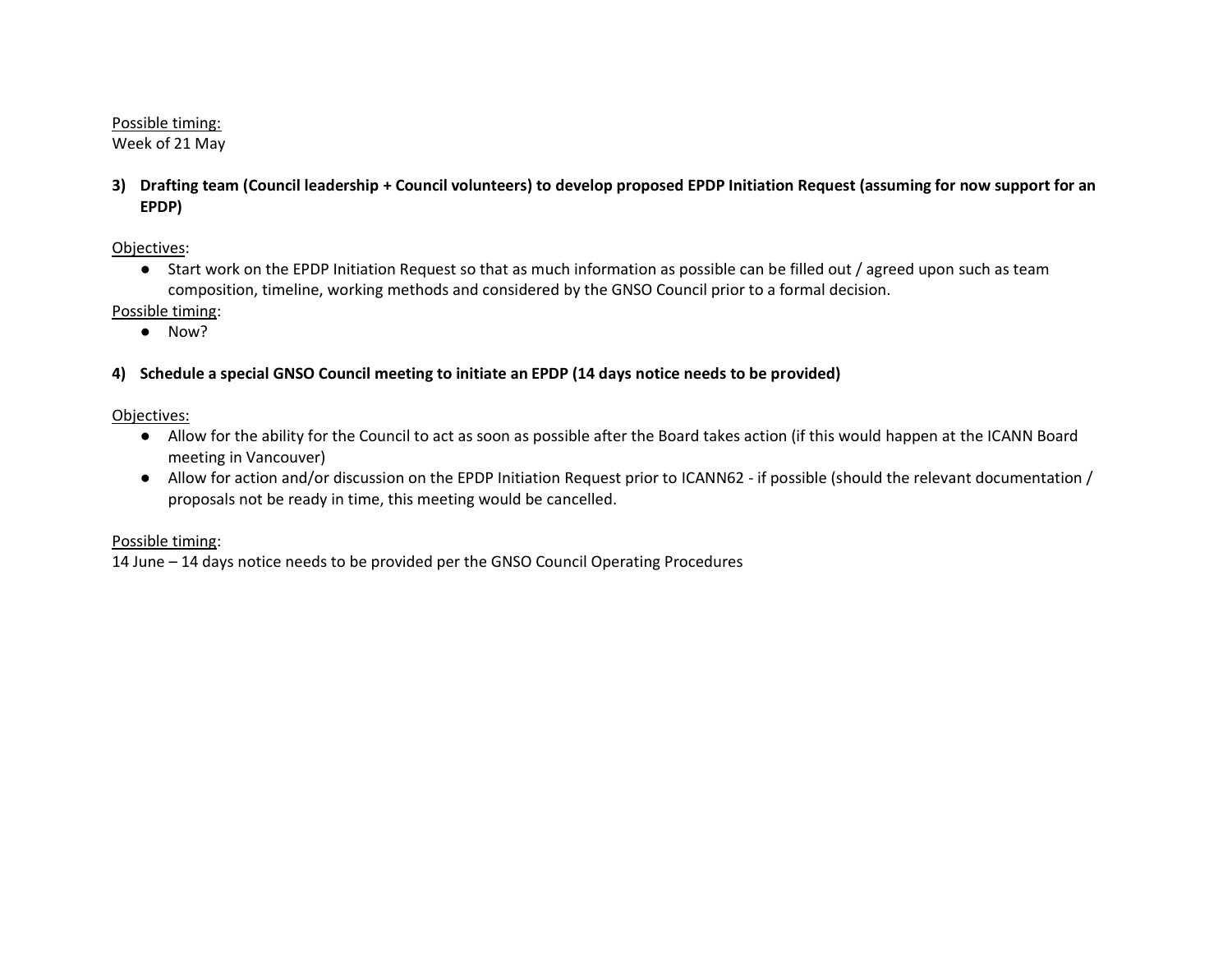**Issues / items that will need further consideration and agreement should an (E)PDP be initiated**

### ● **(E)PDP Work Team Composition**

*Regardless of model / composition chosen, it will be important for the Council to specify desired skills, experience as well as expected time commitment of members, as well as rules of engagement. In line with suggestions made in the context of the PDP 3.0 discussions, this could then take the form of a 'commitment of participation' for WG members.* 

Possible models (non-exhaustive list):

#### **Option 1 (GNSO Working Group Model)**

The (E)PDP Team will be open to all interested in participating. New members who join after work has been completed will need to review previous documents and meeting transcripts.

*Potential issues: WG would likely be extremely large noting interest in this topic, which would make the management of the group and deliberations challenging and lengthy, similar to some of the challenges that the RDS PDP WG has faced, and which has hindered the RDS PDP WG's ability to reach consensus.*

### **Option 2 (CCWG Model)**

Participation in the (E)PDP is open to GNSO Stakeholder Group (SG) appointed Members, participants and observers. Members are appointed by GNSO Stakeholder Groups in accordance with their own rules and procedures. Each Stakeholder Group would appoint a maximum of 3 Members with up to 2 alternates (alternates would only participate if members are not available). Other ICANN SO/ACs would be invited to appoint 1 member, and if needed, 1 alternate who would participate if the member is not available. (numbers could be adjusted – may need to consider the potential budget impact of # number of members should F2F meetings be deemed necessary).

In addition to the role that SG appointed members have in relation to potential consensus calls or decisions (see below), they are expected to serve as a liaison between their respective SGs and the (E)PDP WG. Members must, if and when necessary, ensure that the SGs are kept up to date on the progress and deliberations of the (E)PDP WT as well as sharing any input from the SGs with the (E)PDP WT.

In addition, the (E)PDP WT would be open to any interested person as a Participant. Participants may be from a GNSO Stakeholder Group or Constituency, or may be self-appointed and derive from within the ICANN or broader community. Participants will be able to actively participate in and attend all (E)PDP WT meetings. However, should there be a need for a consensus call or decision, such consensus call or decision will be limited to members appointed by the GNSO SGs who may consult as appropriate with their respective SGs. By self-appointing, a Participant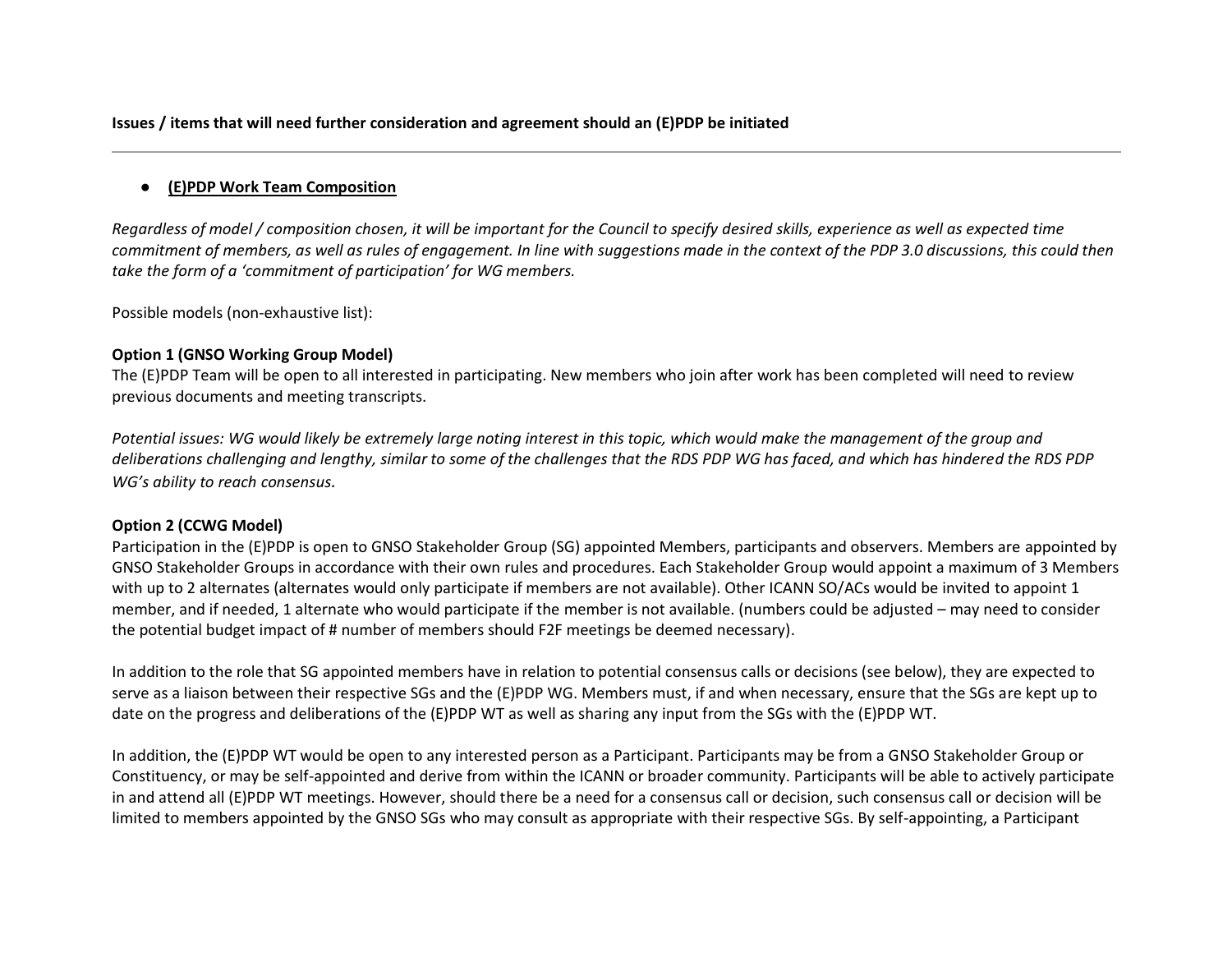commits to abide to the charter of the (E)PDP WT.

Observers may join the (E)PDP WT and would be subscribed to the mailing list on a read-only basis (no posting rights). Observers are not allowed to attend the (E)PDP WT meetings. However, should an observer desire to change his/her status to participant, they can do so at any time.

#### *Potential Issues:*

*Due to the interest in the topic, a significant number of participants would likely sign up making the group very large and possible unwieldy.* 

### **Option 3 (GNSO Review WG Model)**

Each GNSO Stakeholder Group and/or Constituency will identify one primary and one alternate member to serve on the (E)PDP WT.

In addition, anyone interested will be able to join this working group as a participant or observer.

#### *Potential Issues:*

*Due to the interest in the topic, a significant number of participants would likely sign up making the group very large and possible unwieldy.* 

#### **Option 4 (Standing Selection Committee Model)**

The (E)PDP shall consist of a total of 9 members, appointed as follows:

- A. One member appointed by each Stakeholder Group of the Contracted Party House;
- B. One member appointed respectively by each of the Business Constituency, the Intellectual Property Constituency, and the Internet Service Providers and Connectivity Providers Constituency;
- C. Three members appointed by the Non-Commercial Stakeholder Group; and,
- D. One member from one of the three Nominating-Committee appointees to the GNSO Council

#### *Potential issues:*

*In the standing committee model, decisions are taken by full consensus which is not, normally, the case in a PDP so this composition may not be acceptable as a result.*

### **Option 5 (CCWG minus model)**

Participation in the (E)PDP is open to GNSO Stakeholder Group (SG) appointed Members, participants and observers. Members are appointed by GNSO Stakeholder Groups in accordance with their own rules and procedures. Each Stakeholder Group would appoint a maximum of 3, with up to 2 alternates (alternates would only participate if members are not available). Other ICANN SO/ACs would be invited to appoint 1 member, and if needed, 1 alternate who would participate if the member is not available. [numbers could be adjusted – may need to consider the potential budget impact of # number of members should F2F meetings be deemed necessary]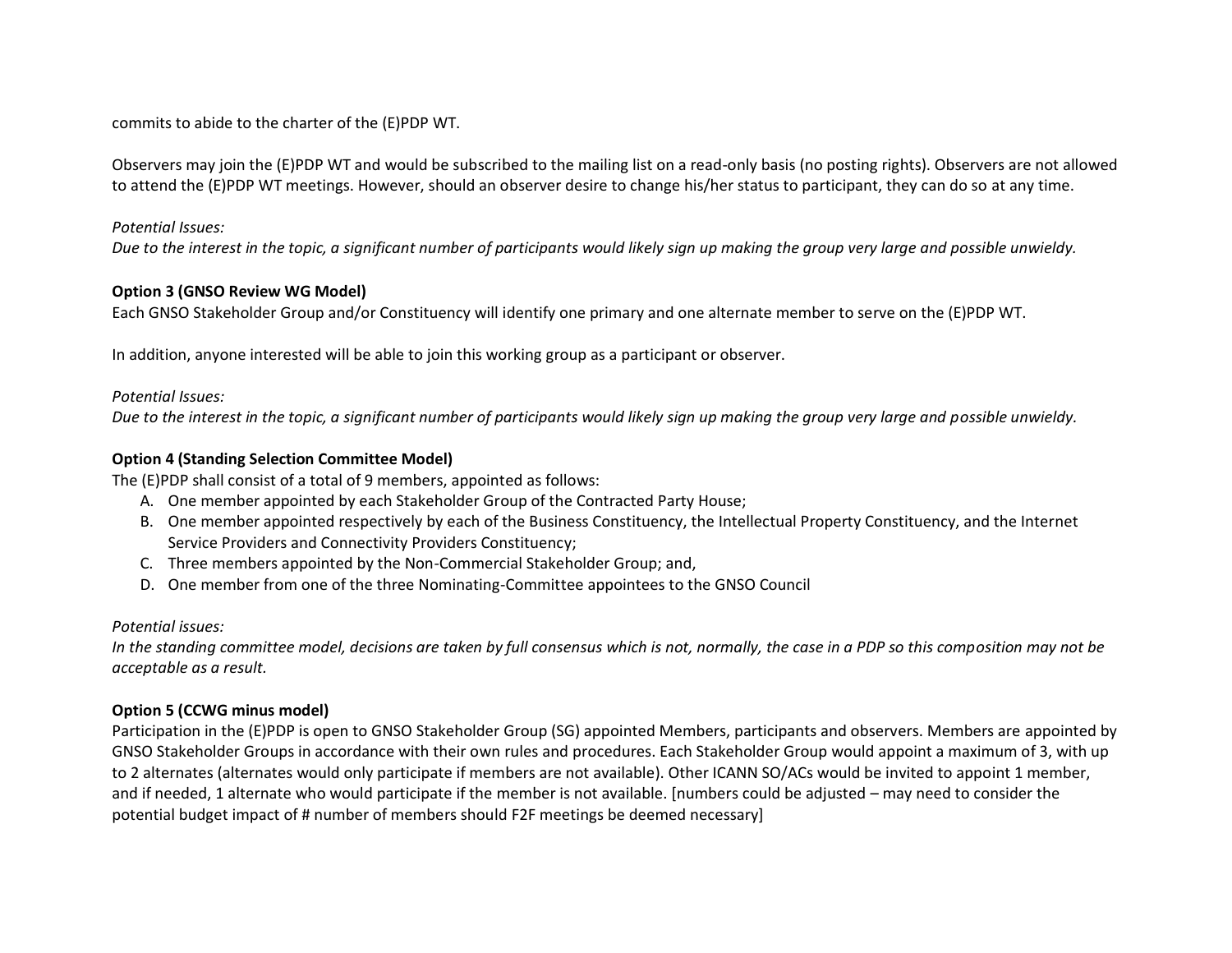Observers may join the (E)PDP WT and would be subscribed to the mailing list on a read-only basis (no posting rights). Observers are not allowed to attend the (E)PDP WT meetings. The members should provide for a regular opportunity for observers to share their perspectives / input, possibly through a regular status update webinar or some other means (e.g. a monthly general assembly or town hall meeting).

### **Option 6 (Committee of the whole)**

The (E)PDP WT will consists of all Council members.

Potential issues: with a number of Council members leaving the Council during ICANN62, this could be problematic from a continuity perspective

# ● **(E)PDP Leadership**

What is the ideal approach / structure for the leadership? One chair, a chair & vice-chairs / co-chairs? Should the chair be appointed by the GNSO Council or selected by the (E)PDP Team? Should the chair come from the community or be 'external' (not have any affinity with any specific group and/or the topic)?

# ● **(E)PDP Working Methods**

What working methods should be considered to meet the one year deadline? What budget implications, if any, would these working methods have? How to optimise face-to-face time? What role does the GNSO Council have in oversight of the (E)PDP WG's timeline and workplan? Is it appropriate to set interim check points in line with the timetable below?

## ● **EPDP Initiation Request**

The following information needs to be provided for an EPDP Initiation Request:

- a) Name of Council member / SG / C
- b) Origin of issue (e.g. previously completed PDP)
- c) Scope of the effort (detailed description of the issue or question that the EPDP is expected to address);
- d) Description of how this issue meets the criteria for an EPDP, i.e. how the EPDP will address either (1) a narrowly defined policy issue that was identified and scoped after either the adoption of a GNSO policy recommendation by the ICANN Board or the implementation of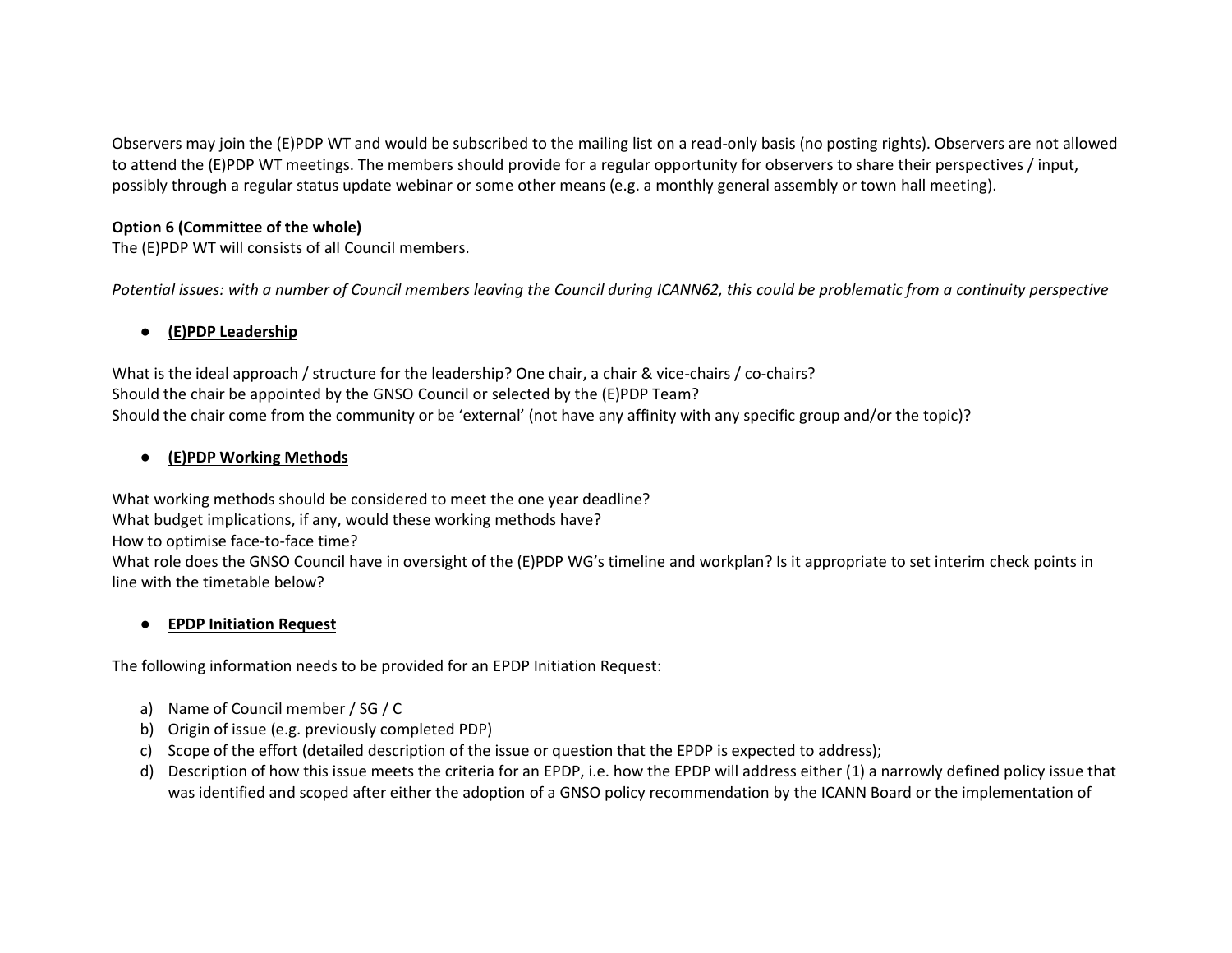such an adopted recommendation; or (2) new or additional policy recommendations on a specific GNSO policy issue that had been scoped previously as part of a PDP that was not completed or other similar effort, including relevant supporting information;

- e) If not provided as part of item d, the opinion of the ICANN General Counsel regarding whether the issue proposed for consideration is properly within the scope of the ICANN's mission, policy process and more specifically the role of the GNSO. In determining whether the issue is properly within the scope of the ICANN policy process, General Counsel's opinion should examine whether the issue:
	- 1) Is within the scope of ICANN's mission statement, and more specifically the role of the GNSO;
	- 2) Is broadly applicable;
	- 3) Is likely to have lasting value or applicability, albeit with the need for occasional updates;
	- 4) Is likely to enable ICANN to carry out its commitments under the Affirmation of Commitments;
	- 5) Will establish a guide or framework for future decision-making;
	- 6) Will implicate or affect an existing ICANN policy.
- f) If not provided as part of item 4, the opinion of ICANN staff and their rationale as to whether the Council should initiate the EPDP on the issue;
- g) Proposed EPDP mechanism (e.g. WG, DT, individual volunteers);
- h) Method of operation, if different from GNSO Working Group Guidelines;
- i) Decision-making methodology for the proposed EPDP mechanism, if different from GNSO Working Group Guidelines;
- j) Desired completion date and rationale for this date.

The request for an EPDP may also include a proposed EPDP Team Charter, which the Council may consider at the same time as the EPDP Initiation Request. If no such Charter is provided, or if the proposed Charter is not approved, Section 8 of the PDP Manual, with the exception of the provision on the voting threshold required for adoption of the Charter, will apply to the drafting of the EPDP Team Charter. Adoption of a Charter drafted in accordance with Section 8 of the PDP Manual requires an affirmative Supermajority Vote of the Council.

# ● **Draft (E)PDP Timeline**

| <b>Numbers</b><br>indicate<br>required<br>steps | <b>Process Steps -</b><br><b>Expedited Policy</b><br><b>Development</b><br><b>Process</b> | <b>Draft Timeline</b> | Day | <b>Duration</b> | Who             | <b>Notes</b> |
|-------------------------------------------------|-------------------------------------------------------------------------------------------|-----------------------|-----|-----------------|-----------------|--------------|
|                                                 | Preparatory                                                                               | 10 April - 27 June-18 |     | 78 days         | Council         |              |
|                                                 | Discussions,                                                                              |                       |     |                 | leadership,     |              |
|                                                 | including                                                                                 |                       |     |                 | Council, Board, |              |
|                                                 | preparation of EPDP                                                                       |                       |     |                 | RDS leadership, |              |
|                                                 | <b>Scoping Document</b>                                                                   |                       |     |                 | Staff           |              |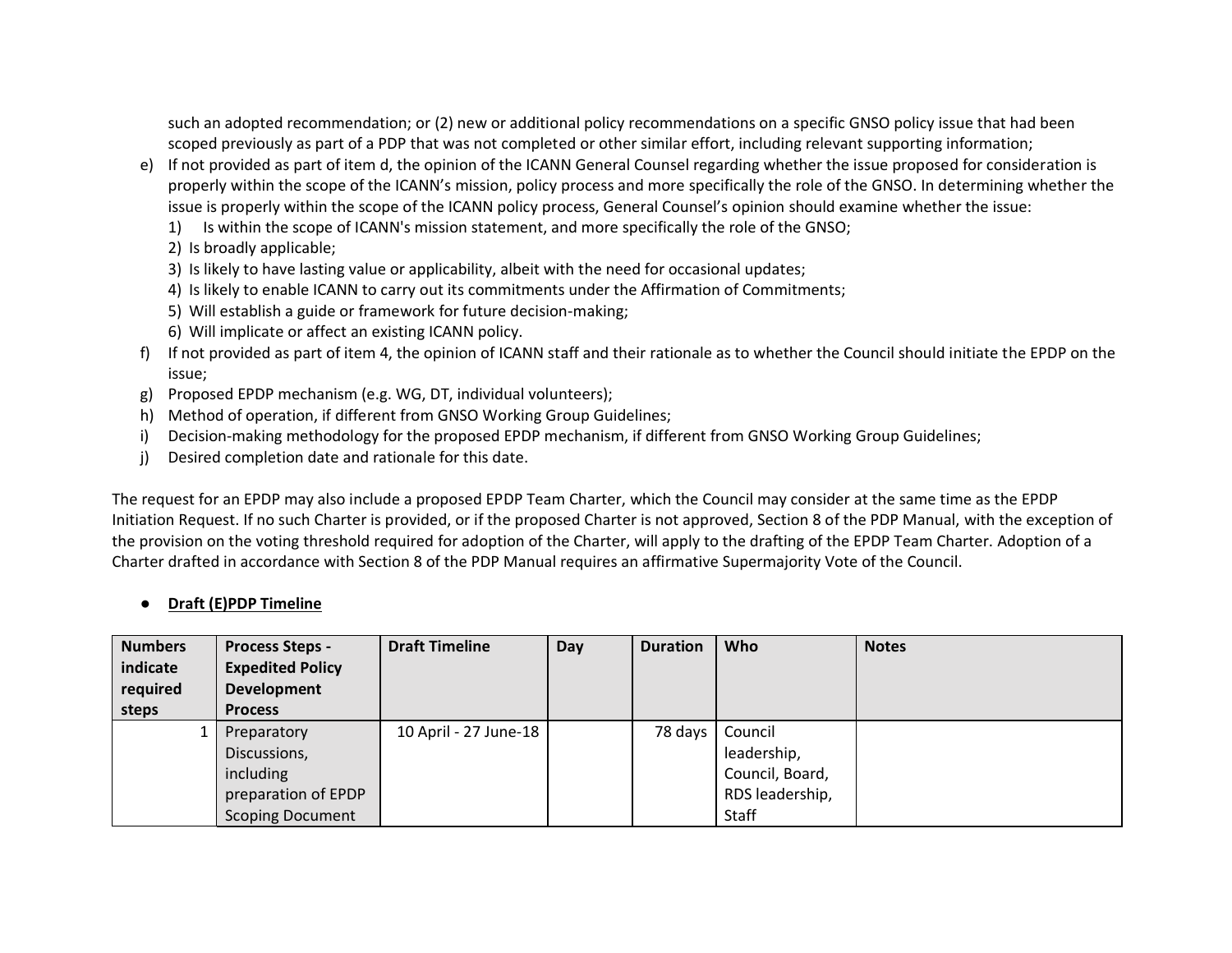|             | and EPDP Team<br>Charter                                                                 |                       |     |         |                             |                                                                                                                                                                                                                                                                                                                                                                                           |
|-------------|------------------------------------------------------------------------------------------|-----------------------|-----|---------|-----------------------------|-------------------------------------------------------------------------------------------------------------------------------------------------------------------------------------------------------------------------------------------------------------------------------------------------------------------------------------------------------------------------------------------|
|             | Possible adoption of<br>temporary policy /<br>specification by the<br><b>ICANN Board</b> | 14-May-18             | 0   |         | <b>ICANN Board</b>          |                                                                                                                                                                                                                                                                                                                                                                                           |
| $2^{\circ}$ | Adoption of scoping<br>document (EPDP)                                                   | 27-Jun-18             | 44  |         | <b>GNSO Council</b>         | At the latest. Ideally it would be<br>adopted during the previous<br>Council meeting (24 May) but that<br>may not provide enough time. If a<br>special meeting is scheduled prior<br>to ICANN62, potential adoption<br>could be sooner than 27 June.                                                                                                                                      |
| 3           | Drafting of the EPDP<br>Charter                                                          | 10 April - 27 June-18 |     | 78 days |                             | To be developed in conjunction<br>with EPDP scoping document                                                                                                                                                                                                                                                                                                                              |
| 4           | Approval of the<br><b>EPDP Charter</b>                                                   | 27-Jun-18             | 44  |         | <b>GNSO Council</b>         |                                                                                                                                                                                                                                                                                                                                                                                           |
| 5           | Formation of EPDP<br>Team (WG, DT, TF,<br>etc.)                                          | 24 May - 26 June-18   |     | 33 days | Staff/Council<br>leadership | On the assumption that agreement<br>will be reached by the 24 May<br>Council meeting, the EPDP Team<br>would be formed on the<br>assumption of Council approval of<br><b>EPDP Scoping Document and</b><br>Charter so that the team can meet<br>F2F at ICANN62. If no agreement is<br>reached, it will mean that<br>significantly less time is available to<br>develop the Initial Report. |
| 6           | Input from other<br>SO/ACs/GNSO SG/Cs                                                    | 29 June - 20 July-18  |     | 21 days |                             | A minimum of 21 days needs to be<br>provided                                                                                                                                                                                                                                                                                                                                              |
|             | <b>Publication of draft</b><br><b>Initial Report</b>                                     | $1-Oct-18$            | 140 |         | <b>EPDP Team</b>            | Publish in time for ICANN63 to<br>allow for review prior to the<br>meeting. Ideally by 1 October, but<br>at the latest by 8 October.                                                                                                                                                                                                                                                      |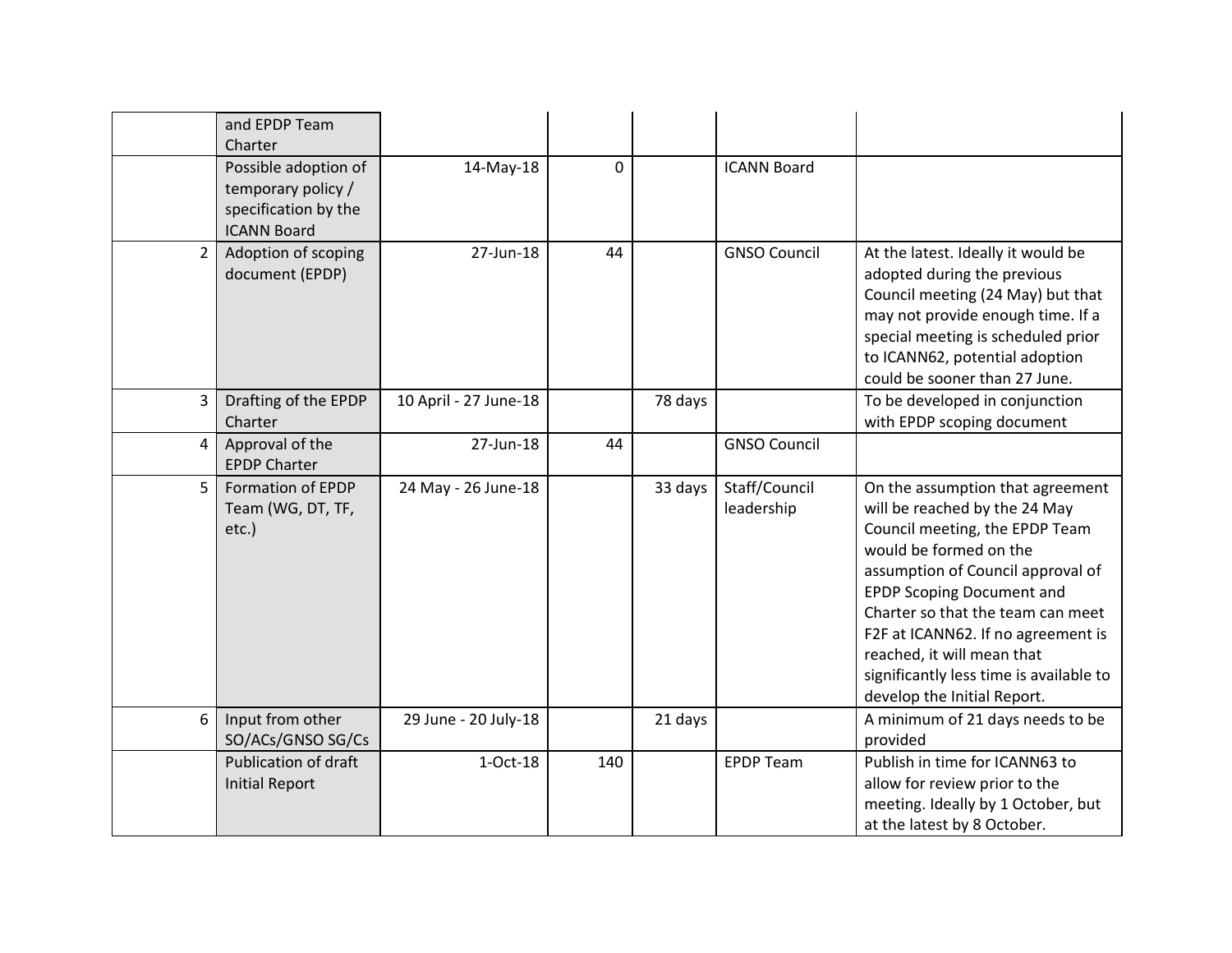| 7        | ICANN62<br><b>Publish Initial Report</b>                                           | 20-26 October-18<br>26-Oct-18    | 165 | 122 days | <b>EPDP Team</b>    | HIT session on Monday to discuss<br>draft Initial Report. EPDP F2F Team<br>meeting later in the week to review<br>input and finalize Initial Report.<br>Duration is calculated from first |
|----------|------------------------------------------------------------------------------------|----------------------------------|-----|----------|---------------------|-------------------------------------------------------------------------------------------------------------------------------------------------------------------------------------------|
|          |                                                                                    |                                  |     |          |                     | anticipated meeting of EPDP at<br>ICANN62                                                                                                                                                 |
| 8        | Public comment<br>forum on the Initial<br>Report                                   | 26 October - 25<br>November-18   |     | 30 days  |                     | Minimum timeframe for public<br>comment is 30 days. This would<br>require the approval of two ICANN<br>executives as the standard public<br>comment period duration is 40<br>days.        |
|          | Review of public<br>comments by EPDP<br>Team & updates to<br><b>Initial Report</b> | 25 November-18 -13<br>January-19 |     | 49 days  | <b>EPDP Team</b>    | Comments to be reviewed as they<br>come into the public comment<br>forum. Respondents to be<br>encouraged to submit input as<br>soon as possible and not to wait<br>until the deadline.   |
| q        | Submission of Final<br>Report to the GNSO<br>Council                               | 14-Jan-19                        | 245 | 50 days  | <b>EPDP Team</b>    | Duration is calculated from close of<br>the public comment period until<br>submission of Final Report                                                                                     |
| 10       | Approval of Final<br>Report and<br>Recommendations<br>by the GNSO Council          | 24-Jan-19                        | 255 |          | <b>GNSO Council</b> |                                                                                                                                                                                           |
| 11       | Report to the Board                                                                | 30-Jan-19                        | 261 |          | <b>GNSO Council</b> |                                                                                                                                                                                           |
| 12       | Publish<br>Recommendations<br>for Public Comment                                   | 4-Feb-2019 - 6<br>March-19       |     | 30 days  | Staff               | Minimum timeframe for public<br>comment is 21, but in order to give<br>due time, 30 days has been<br>proposed.                                                                            |
| Optional | <b>Public Forum</b><br><b>Discussion</b>                                           |                                  |     |          |                     |                                                                                                                                                                                           |